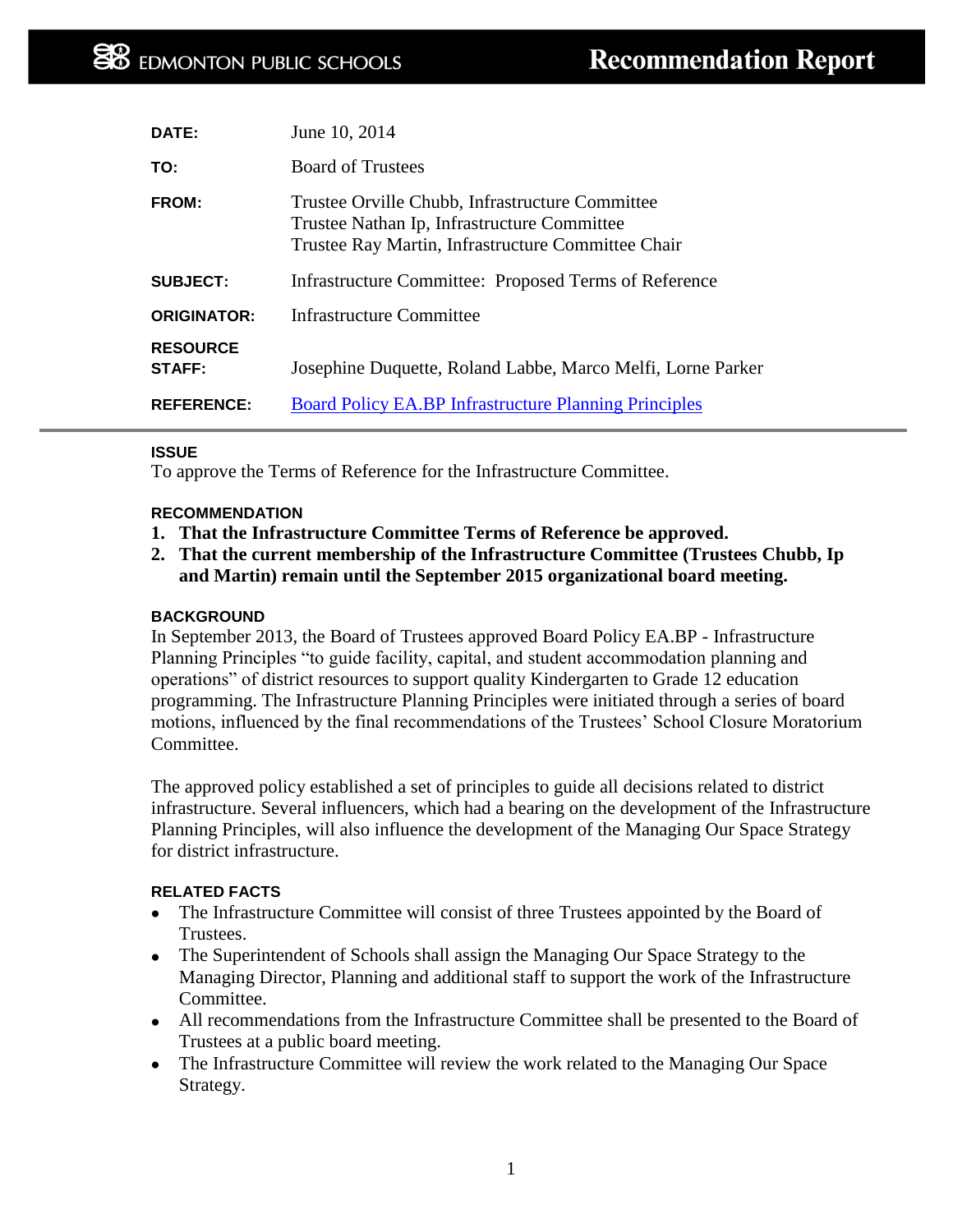# **CONSIDERATIONS & ANALYSIS**

The Infrastructure Committee will assist the Board of Trustees in further understanding issues, impacts and next steps related to infrastructure, with the support of the Superintendent of Schools and the Administration as outlined in the Terms of Reference.

# **NEXT STEPS**

Upon approval of the Infrastructure Committee Terms of Reference, the Infrastructure Committee will commence meeting and committee work.

#### **ATTACHMENTS & APPENDICES**

ATTACHMENT I Infrastructure Committee of the Board of Trustees Proposed Terms of Reference

MM:gm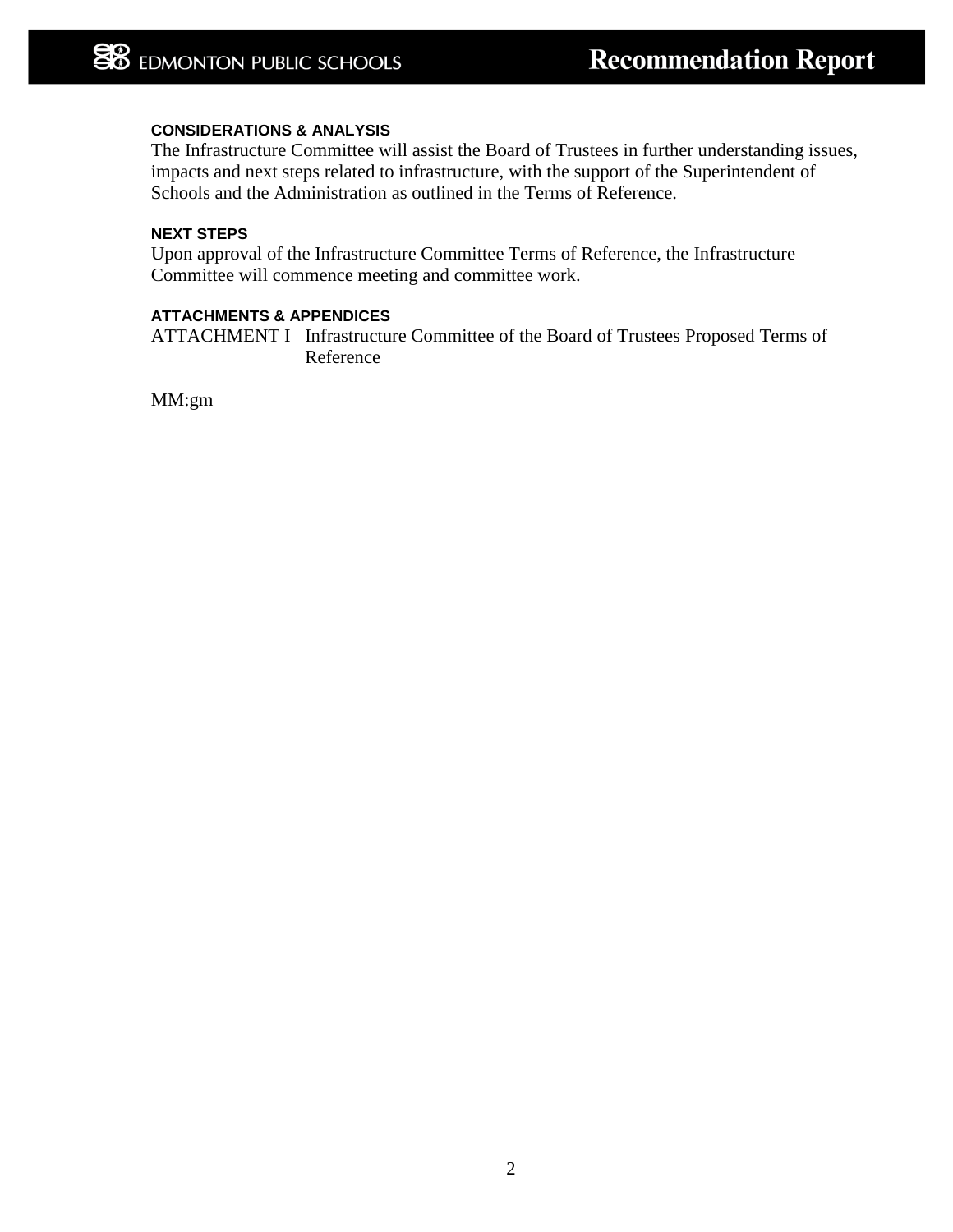# **Edmonton Public Schools Infrastructure Committee of the Board of Trustees Terms of Reference**

From the minutes of the April 10, 2014 Board of Trustees Meeting**:** *"That the Board establish an Infrastructure Committee in order to assist Trustees in further understanding the issues, impacts and next steps related to infrastructure, over the course of their term. The Committee would consist of three Trustees. A member of the Administration who specializes in this area will be assigned to assist the Infrastructure Committee. The Terms of Reference would be developed by the Infrastructure Committee and approved by the Board."*

The establishment of the Infrastructure Committee supports the *District Priorities 2014-2018*.

# **Composition**

- The Infrastructure Committee shall consist of three Trustees appointed by the Board of Trustees to serve on the Infrastructure Committee.
- The Superintendent of Schools shall assign members of the Administration to support the work of the Infrastructure Committee.

## **Parameters**

- All recommendations arising from the Committee shall be presented as a recommendation to the Board of Trustees at a public board meeting.
- The Terms of Reference will be developed by the Infrastructure Committee and approved by the Board of Trustees.

## Terms of Reference

 The Infrastructure Committee will assist Trustees in further understanding the issues, impacts and next steps related to infrastructure, over the course of their term. The Terms of Reference will be developed by the Infrastructure Committee and approved by the Board of Trustees.

## Purposes

- Understand the impacts of Infrastructure to students, families, communities, and the District, both positive and negative.
- To assist Trustees in further understanding the issues, impacts and next steps related to infrastructure, over the course of their term.
- Recommend governance direction in matters related to the implementation of the Managing Space for our Students Infrastructure Strategy.
- Advise and provide feedback on strategic infrastructure initiatives, such as the Managing Space for our Students report.
- Consider alternative funding approaches for school infrastructure and outline the feasibility of these approaches.
- Advocate for infrastructure support through multiple interests such as, the City of Edmonton, Province of Alberta and other school jurisdictions.